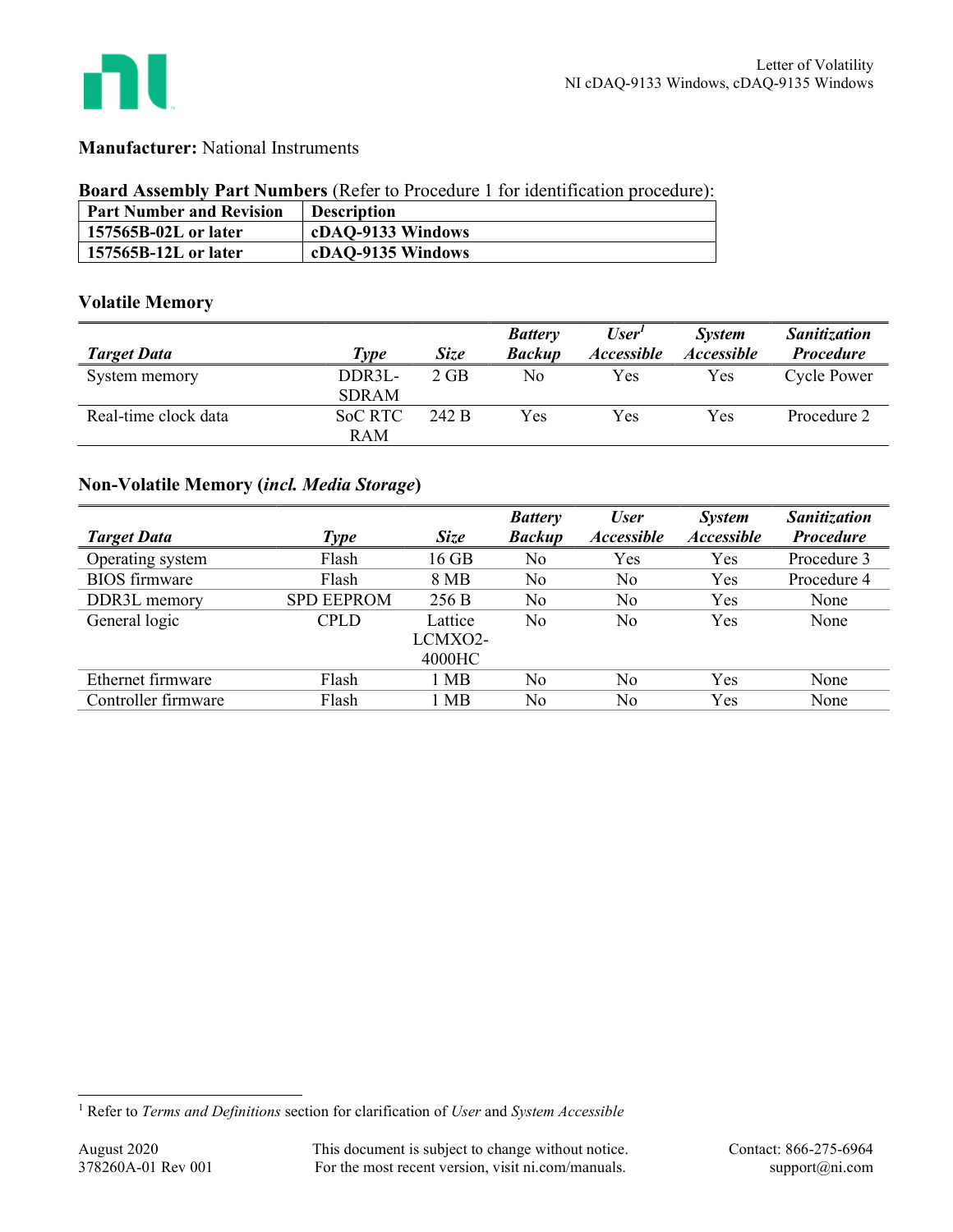

## Procedures

### Procedure 1 –Board Assembly Part Number Identification:

To determine the Board Assembly Part Number and Revision, check the top left corner of the white label on the bottom of the module. The Assembly Part Number should be formatted as "P/N: 1575651b-02L" for the cDAQ-9133 or "P/N: 157565b-12L" for the cDAQ-9135 where "b" is the letter revision of the assembly (e.g. C, D, E…).

### Procedure 2 - CMOS Reset:

To optimize boot time system specific information and BIOS settings are saved to memory backed up by a CMOS battery. Complete the following steps to restore this information to factory default values:

- 1. Disconnect power from the device.
- 2. Press and hold the CMOS reset button for 1 second or longer. On 8-slot chassis, this button is located between slots 4 and 5. On 4-slot chassis, this button is located between slots 2 and 3.
- 3. Reconnect power to the device. The BIOS Reset Detected warning message will appear onscreen to indicate a successful reset.

### Procedure 3 - Format Disk with Recovery Media (Windows):

For a Windows target, the operating system can be restored from the NI cDAQ-9132/9133/9134/9135/9136/9137 Controller OEM Re-Installation media shipped with the controller. Restoring the operating system erases the contents of the hard drive, including user data. To use the recovery media, complete the following steps:

- 1. Connect an external DVD drive through a USB hub to one of the USB ports of the cDAQ controller and insert the recovery media.
- 2. Connect a keyboard to the other USB port on the cDAQ controller. Connect the mouse to the USB hub.
- 3. Power on the cDAQ controller.
- 4. Press the <F10> key on the keyboard.
- 5. Select the DVD drive or recovery media.
- 6. Press any key to boot from the recovery media.
- 7. In the Windows Recovery Configuration, select your language and the hard drive configuration for Windows Embedded Standard 7 (WES7) SP1 installation.

### Procedure 4 - Restore BIOS to factory default:

The controller's BIOS firmware can be restored to factory default settings with the BIOS Setup Utility. Complete the following steps to access this utility:

- 1. Connect a video monitor to the mini DisplayPort connector on the cDAQ controller.
- 2. Connect a USB keyboard to one of the USB host ports on the cDAQ controller.
- 3. Power on or reboot the cDAQ controller.
- 4. Hold down either the <F10> key or the <Del> key until the message Please select boot device: appears onscreen.
- 5. Use the Down Arrow key to select *Enter Setup* and press <Enter>. The setup utility loads after a short delay.
- 6. Navigate to the Save & Exit Menu and select Restore Factory Defaults.